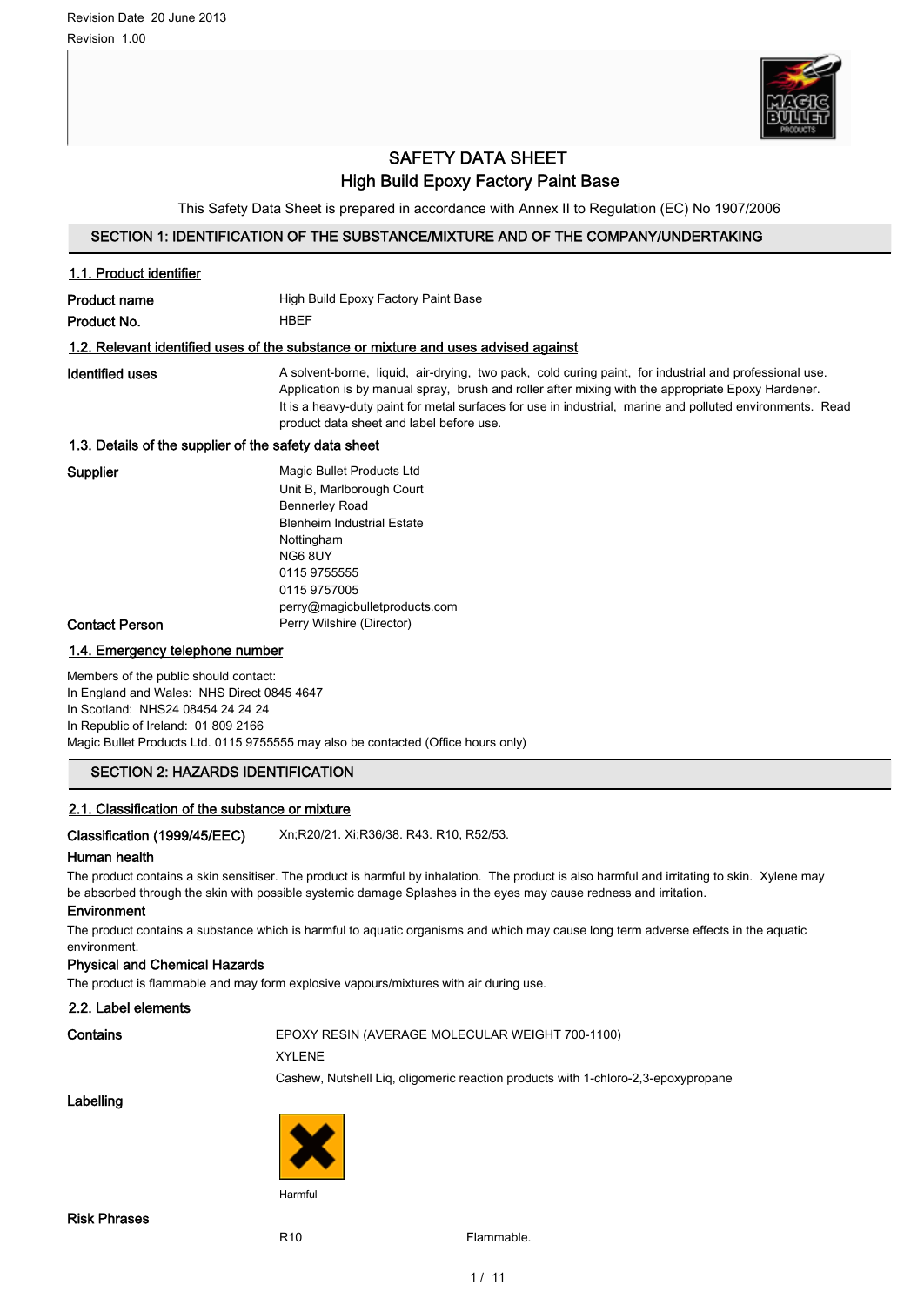|                       | R20/21          | Harmful by inhalation and in contact with skin.                                                  |
|-----------------------|-----------------|--------------------------------------------------------------------------------------------------|
|                       | R36/38          | Irritating to eyes and skin.                                                                     |
|                       | R43             | May cause sensitisation by skin contact.                                                         |
|                       | R52/53          | Harmful to aquatic organisms, may cause long-term adverse effects in the<br>aquatic environment. |
| <b>Safety Phrases</b> |                 |                                                                                                  |
|                       | S <sub>23</sub> | Do not breathe vapour/spray.                                                                     |
|                       | S <sub>25</sub> | Avoid contact with eyes.                                                                         |
|                       | S <sub>26</sub> | In case of contact with eyes, rinse immediately with plenty of water and seek<br>medical advice. |
|                       | S36/37          | Wear suitable protective clothing and gloves.                                                    |
|                       | S38             | In case of insufficient ventilation, wear suitable respiratory equipment.                        |
|                       | S43             | In case of fire, use alcohol-resistant foam, carbon dioxide or dry powder.<br>Never use water.   |
|                       | S61             | Avoid release to the environment. Refer to special instructions/safety data<br>sheets.           |
|                       | P <sub>5</sub>  | Contains epoxy constituents. See information supplied by the manufacturer.                       |
|                       |                 |                                                                                                  |

# 2.3. Other hazards

This product does not contain any PBT or vPvB substances.

# SECTION 3: COMPOSITION/INFORMATION ON INGREDIENTS

# 3.2. Mixtures

| EPOXY RESIN (AVERAGE MOLECULAR WEIGHT 700-1100)                                                                            | 25 - 50%          |                                                                            |
|----------------------------------------------------------------------------------------------------------------------------|-------------------|----------------------------------------------------------------------------|
| CAS-No.: 25068-38-6                                                                                                        | EC No.:           |                                                                            |
| Classification (EC 1272/2008)<br>Skin Irrit. 2 - H315<br>Eye Irrit. 2 - H319<br>Skin Sens. 1 - H317                        |                   | Classification (67/548/EEC)<br>Xi, R36/38.<br>R43.                         |
| <b>XYLENE</b>                                                                                                              |                   | $10 - 25%$                                                                 |
| CAS-No.: 1330-20-7                                                                                                         | EC No.: 215-535-7 | Registration Number: 01-2119488216-32-xxx                                  |
| Classification (EC 1272/2008)<br>Flam. Liq. 3 - H226<br>Acute Tox. 4 - H312<br>Acute Tox. 4 - H332<br>Skin Irrit. 2 - H315 |                   | Classification (67/548/EEC)<br>R <sub>10</sub><br>Xn;R20/21<br>Xi, R38     |
| <b>MODIFIED ZINC ALUMINIUM PHOSPHATE</b>                                                                                   |                   | $5 - 10%$                                                                  |
| Classification (EC 1272/2008)<br>Aquatic Chronic 2 - H411                                                                  |                   | Classification (67/548/EEC)<br>N;R51/53.                                   |
| <b>BUTYL ACETATE -norm</b>                                                                                                 |                   | $5 - 10%$                                                                  |
| CAS-No.: 123-86-4                                                                                                          | EC No.: 204-658-1 | Registration Number: 01-2119485493-29-xxxx                                 |
| Classification (EC 1272/2008)<br>Flam. Liq. 3 - H226<br><b>EUH066</b><br>STOT Single 3 - H336                              |                   | Classification (67/548/EEC)<br>R <sub>10</sub><br><b>R66</b><br><b>R67</b> |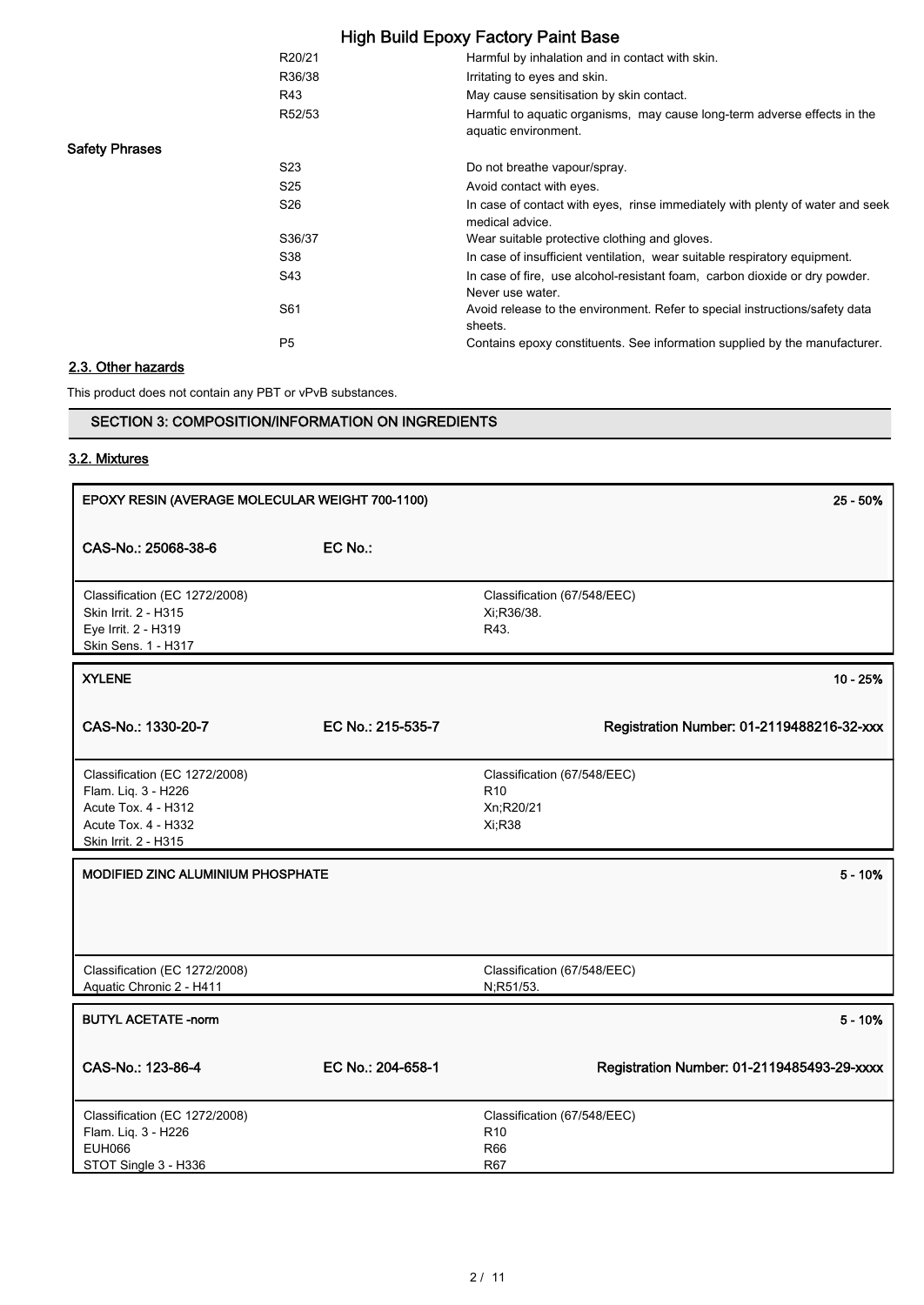| <b>BUTANOL-norm</b>                                                                                                                                                      |                   | $5 - 10%$                                                                               |
|--------------------------------------------------------------------------------------------------------------------------------------------------------------------------|-------------------|-----------------------------------------------------------------------------------------|
| CAS-No.: 71-36-3                                                                                                                                                         | EC No.: 200-751-6 | Registration Number: 01-2119484630-38-xxxx                                              |
| Classification (EC 1272/2008)<br>Flam. Liq. 3 - H226<br>Acute Tox. 4 - H302<br>Skin Irrit. 2 - H315<br>Eye Dam. 1 - H318<br>STOT Single 3 - H335<br>STOT Single 3 - H336 |                   | Classification (67/548/EEC)<br>R <sub>10</sub><br>Xn;R22<br>Xi;R37/38,R41<br><b>R67</b> |
| Cashew, Nutshell Liq, oligomeric reaction products with 1-chloro-2,3-epoxypropane                                                                                        |                   | $1 - 5%$                                                                                |
| CAS-No.: 68413-24-1                                                                                                                                                      | EC No.: 500-210-7 |                                                                                         |
| Classification (EC 1272/2008)<br>Skin Sens. 1 - H317                                                                                                                     |                   | Classification (67/548/EEC)<br>R43.                                                     |
| <b>ETHYLBENZENE</b>                                                                                                                                                      |                   | $1 - 5%$                                                                                |
| CAS-No.: 100-41-4                                                                                                                                                        | EC No.: 202-849-4 | Registration Number: 01-2119489370-35                                                   |
| Classification (EC 1272/2008)<br>Flam. Liq. 2 - H225<br>Acute Tox. 4 - H332                                                                                              |                   | Classification (67/548/EEC)<br>F; R11<br>Xn;R20                                         |
| 2-METHOXY-1-METHYLETHYL ACETATE                                                                                                                                          |                   | $0.1 - 1%$                                                                              |
| CAS-No.: 108-65-6                                                                                                                                                        | EC No.: 203-603-9 | Registration Number: 01-2119475791-29                                                   |
| Classification (EC 1272/2008)<br>Flam. Liq. 3 - H226                                                                                                                     |                   | Classification (67/548/EEC)<br>R <sub>10</sub>                                          |
| <b>ZINC OXIDE</b>                                                                                                                                                        |                   | $0.1 - 1%$                                                                              |
| CAS-No.: 1314-13-2                                                                                                                                                       | EC No.: 215-222-5 |                                                                                         |
| Classification (EC 1272/2008)<br>Aquatic Acute 1 - H400<br>Aquatic Chronic 1 - H410                                                                                      |                   | Classification (67/548/EEC)<br>N;R50/53                                                 |
| SOLVENT NAPHTHA (PETROLEUM) LIGHT AROMATIC                                                                                                                               |                   | $0.1 - 1%$                                                                              |
| CAS-No.: 64742-95-6                                                                                                                                                      | EC No.: 265-199-0 | Registration Number: 01-2119455851-35                                                   |
| Classification (EC 1272/2008)<br>Flam. Liq. 3 - H226<br><b>EUH066</b><br>STOT Single 3 - H335, H336<br>Asp. Tox. 1 - H304<br>Aquatic Chronic 2 - H411                    |                   | Classification (67/548/EEC)<br>Xn; R65.<br>Xi, R37.<br>N;R51/53.<br>R10, R66, R67.      |

The Full Text for all R-Phrases and Hazard Statements are Displayed in Section 16.

## Ingredient notes

Substances presenting a health or environmental hazard within the meaning of the Dangerous Substances Directive 67/548/EEC or Regulation (EC) No. 1272/2008, assigned a Community workplace exposure limit, classified as PBT/vPvB or included in the Candidate List.

## Composition Comments

The data shown are in accordance with the latest EC Directives.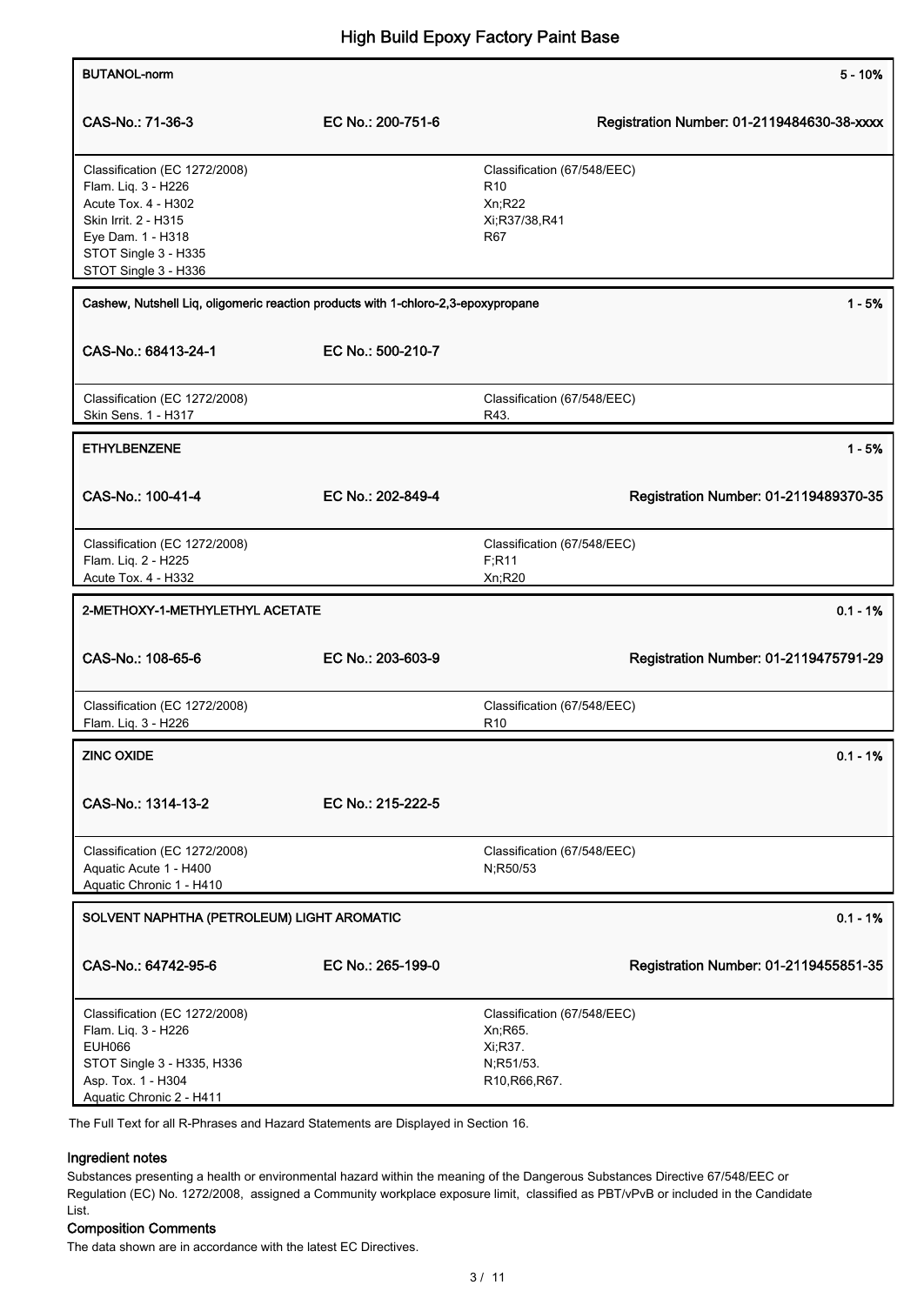## SECTION 4: FIRST AID MEASURES

## 4.1. Description of first aid measures

## General information

In all cases of doubt, or when symptoms persist, seek medical attention.

Never give anything by mouth to an unconscious person.

If unconscious place in recovery position and seek medical advice.

## Inhalation

Remove to fresh air, keep patient warm and at rest.

If breathing is irregular or stopped, administer artificial respiration.

## Ingestion

If accidentally swallowed rinse the mouth with plenty of water (only if the person is conscious) and obtain immediate medical attention. Keep at rest. Do NOT induce vomiting.

## Skin contact

Remove contaminated clothing.

Wash skin thoroughly with soap and water or use recognised skin cleanser.

Do NOT use solvents or thinners.

### Eye contact

Remove contact lenses, irrigate copiously with clean, fresh water, holding the eyelids apart for at least 10 minutes and seek immediate medical advice.

### 4.2. Most important symptoms and effects, both acute and delayed

#### Inhalation.

In case of overexposure, organic solvents may depress the central nervous system causing dizziness and intoxication, and at very high concentrations unconsciousness and death.

#### Ingestion

Ingestion may cause nausea, diarrhoea and vomiting.

## Skin contact

Prolonged or repeated contact with skin may cause soreness, irritation or dry skin due to a defatting action.

#### Eye contact

The liquid splashed in the eyes may cause irritation and reversible damage.

### 4.3. Indication of any immediate medical attention and special treatment needed

No specific first aid measures noted.

### SECTION 5: FIREFIGHTING MEASURES

# 5.1. Extinguishing media

### Extinguishing media

recommended: alcohol resistant foam, CO2, powders, water spray/mist

# Unsuitable extinguishing media

Do not use water jet as an extinguisher, as this will spread the fire.

## 5.2. Special hazards arising from the substance or mixture

### Unusual Fire & Explosion Hazards

Fire will produce dense black smoke. Exposure to decomposition products may cause a health hazard. Appropriate breathing apparatus may be required.

### 5.3. Advice for firefighters

### Special Fire Fighting Procedures

Cool closed containers exposed to fire with water.

Do not allow run-off from fire fighting to enter drains or water courses.

## Protective equipment for fire-figthers

Self contained breathing apparatus and full protective clothing must be worn in case of fire.

# SECTION 6: ACCIDENTAL RELEASE MEASURES

### 6.1. Personal precautions, protective equipment and emergency procedures

Exclude sources of ignition and ventilate the area.

Avoid breathing vapours. Refer to protective measures listed in sections 7 and 8.

### 6.2. Environmental precautions

Do not allow to enter drains or watercourses. If the product contaminates lakes, rivers or sewage, inform appropriate authorities in accordance with local regulations.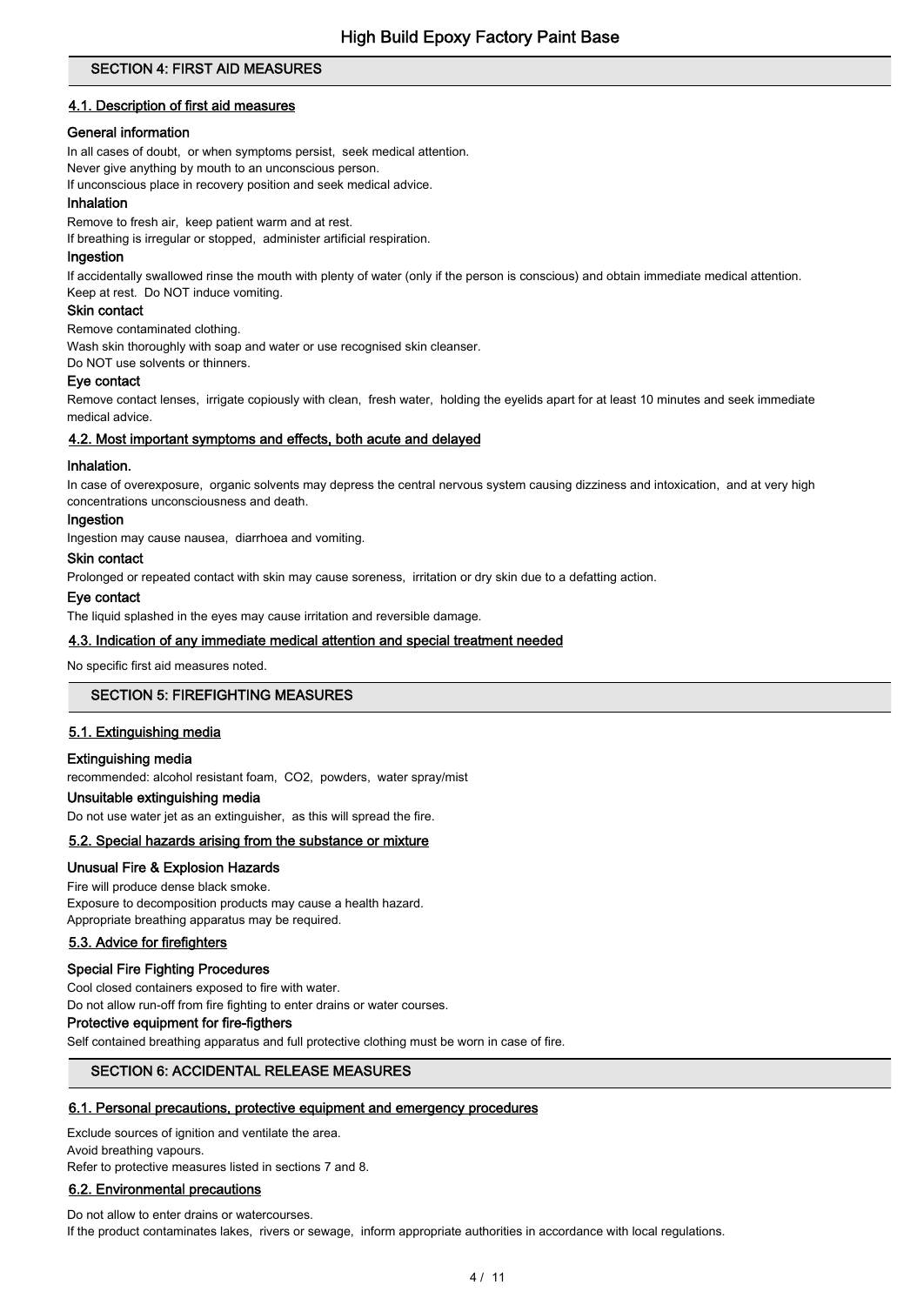# 6.3. Methods and material for containment and cleaning up

Contain and collect spillage with non-combustible absorbent materials, e.g. sand, earth, vermiculite, diatomaceous earth and place in container for disposal according to local regulations (see section 13).

Clean preferably with a detergent - avoid use of solvents.

## 6.4. Reference to other sections

For personal protection, see section 8. Collect and dispose of spillage as indicated in section 13.

# SECTION 7: HANDLING AND STORAGE

## 7.1. Precautions for safe handling

The Manual Handling Operations Regulations may apply to the handling of containers of this product.

To assist employers, the following method of calculating the weight for any pack size is given. Take the pack size volume in litres and multiply this figure by the specific gravity value given in Section 9. This will give the net weight of the coating in kilograms. Allowance will then have to be made for the immediate packaging to give an approximate gross weight.

Prevent the creation of flammable or explosive concentrations of vapour in air and avoid vapour concentration higher than the occupational exposure limits.

In addition, the product should only be used in areas from which all naked lights and other sources of ignition have been excluded.

Electrical equipment should be protected to the appropriate standard.

Mixture may charge electrostatically: always use earthing leads when transferring from one container to another.

Operators should wear anti-static footwear and clothing and floors should be of the conducting type.

Isolate from sources of heat, sparks and open flame.

Non-sparking tools should be used.

Avoid skin and eye contact.

Avoid the inhalation of dust, particulates and spray mist arising from the application of this mixture.

Avoid inhalation of dust from sanding.

Smoking, eating and drinking should be prohibited in application area.

For personal protection see Section 8.

Never use pressure to empty: container is not a pressure vessel.

Always keep in containers of same material as the original one.

Comply with the health and safety at work laws.

Do not allow to enter drains or water courses.

Wash hands before eating and before leaving the site.

Remove contaminated clothing and protective equipment before entering eating areas.

Information on fire and explosion protection.

Vapours are heavier than air and may spread along floors.

Vapours may form explosive mixtures with air.

### 7.2. Conditions for safe storage, including any incompatibilities

Store in accordance with the Dangerous Substances and Explosive Atmospheres Regulations (DSEAR). The requirements are given in the HSE Approved Code of Practice and Guidance, Storage of Dangerous Substances: DSEAR.

The principles contained in the HSE guidance note Chemical Warehousing: The Storage of Packaged Dangerous Substances, should be observed when storing this product.

Notes on joint storage.

Store away from oxidising agents, from strongly alkaline and strongly acid materials as well of amines, alcohols and water.

Additional information on storage conditions

Observe label precautions.

Store between 5 and 25 °C in a dry, well ventilated place away from sources of heat and direct sunlight.

Keep container tightly closed.

Keep away from sources of ignition.

No smoking.

Prevent unauthorised access.

Containers which are opened must be carefully resealed and kept upright to prevent leakage.

### 7.3. Specific end use(s)

The identified uses for this product are detailed in Section 1.2.

# SECTION 8: EXPOSURE CONTROLS/PERSONAL PROTECTION

## 8.1. Control parameters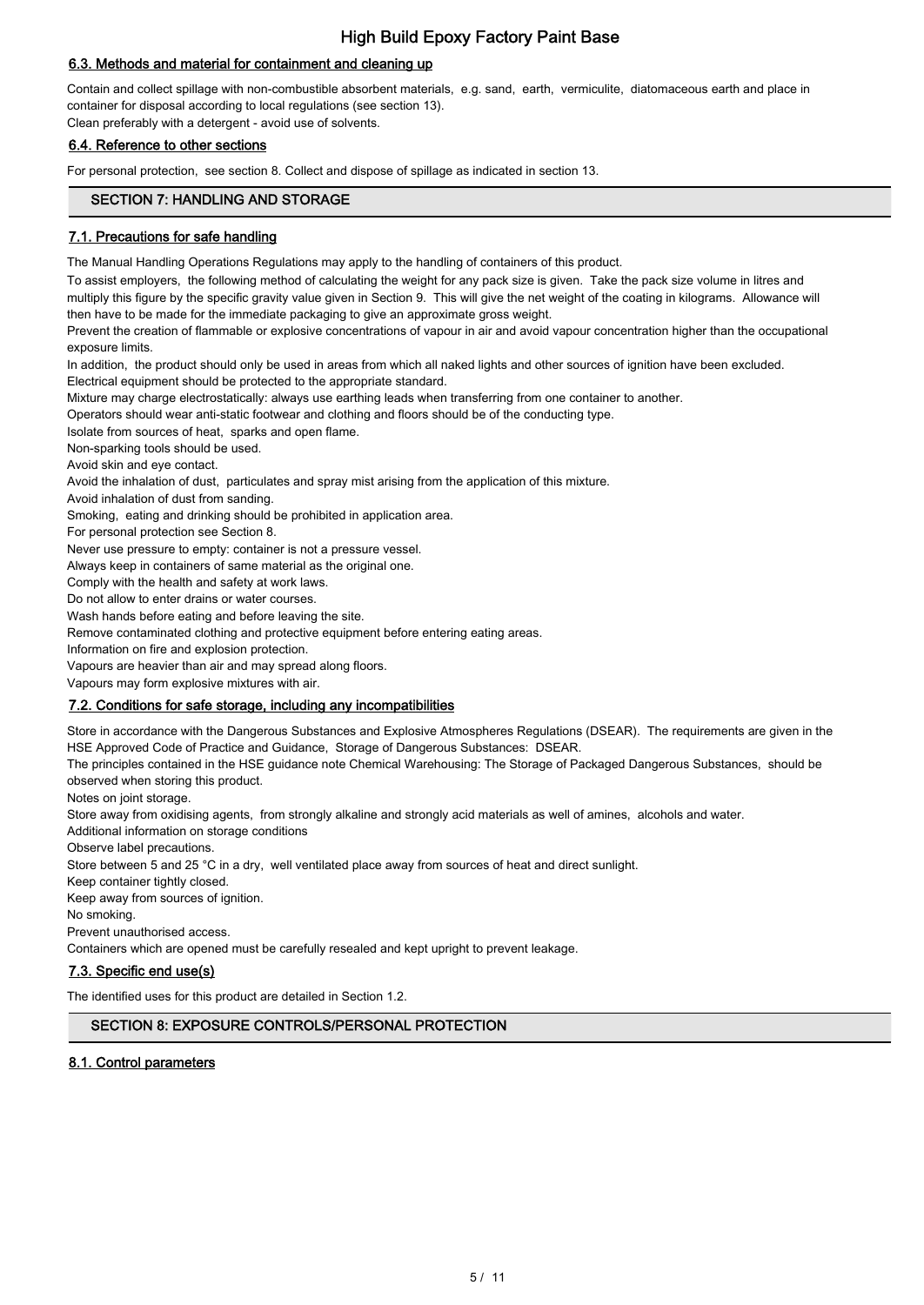| Name                                           | <b>STD</b> |            | TWA - 8 Hrs      |                | STEL - 15 Min    | <b>Notes</b> |
|------------------------------------------------|------------|------------|------------------|----------------|------------------|--------------|
| 2-METHOXY-1-METHYLETHYL ACETATE                | WEL        | 50 ppm(Sk) | 274<br>mg/m3(Sk) | 100<br>ppm(Sk) | 548<br>mg/m3(Sk) |              |
| BUTANOL-norm                                   | WEL        |            |                  | 50 ppm         | 154 mg/m3        | Sk           |
| <b>IBUTYL ACETATE -norm</b>                    | WEL        | 150 ppm    | 724 mg/m3        | 200 ppm        | 966 mg/m3        |              |
| IETHYLBENZENE                                  | WEL        | $100$ ppm  | 441 mg/m3        | $125$ ppm      | 552 mg/m3        | Sk           |
| SOLVENT NAPHTHA (PETROLEUM) LIGHT<br>IAROMATIC | <b>SUP</b> | 25 ppm     | 120 mg/m3        |                |                  |              |
| <b>IXYLENE</b>                                 | WEL        | 50 ppm     | 220 mg/m3        | $100$ ppm      | 441 mg/m3        | Sk           |

WEL = Workplace Exposure Limit.

Sk = Can be absorbed through skin.

## Ingredient Comments

According to EH40 - List of approved workplace exposure limits.

#### Biological Limit Values

Xylene: 650 mmol methyl hippuric acid/mol creatinine in urine Post shift sampling time

# 8.2. Exposure controls

# Protective equipment



## Process conditions

Provide eyewash station.

#### Engineering measures

Provide adequate ventilation. Where reasonably practicable this should be achieved by the use of local exhaust ventilation and good general extraction.

If local exhaust ventilation and good general extraction are not sufficient to maintain concentrations of solvent vapour below the OEL, suitable respiratory protection must be worn.

 Dry sanding, flame cutting and/or welding of the dry paint film may give rise to dust and/or hazardous fumes. Wet sanding should be used wherever possible. If exposure cannot be avoided by the provision of local exhaust ventilation, suitable respiratory protective equipment should be used.

See Respiratory Equipment below.

#### Respiratory equipment

Air-fed protective respiratory equipment should be worn by spray operators even when good ventilation is provided.

In other operations, if local exhaust ventilation and good general extraction are not sufficient to maintain concentrations of particulates and solvent vapour below the OEL, suitable respiratory protection must be worn.

#### Hand protection

For prolonged or repeated handling, use chemically resistant gloves made of Viton.

The breakthrough time must be greater than the end use time of the product.

The instructions and information provided by the glove manufacturer on use, storage, maintenance and replacement must be followed. Gloves should be replaced regularly and if there is any sign of damage to the glove material. Always ensure that gloves are free from defects and that they are stored and used correctly.

The performance and effectiveness of the glove may be reduced by physical/chemical damage and poor maintenance.

Barrier creams may help to protect the exposed areas of the skin, they should however not be applied once exposure has occurred.

#### Eye protection

Use safety eyewear designed to protect against splash of liquids.

#### Other Protection

Wear appropriate clothing to prevent any possibility of skin contact.

#### Hygiene measures

DO NOT SMOKE IN WORK AREA! Wash at the end of each work shift and before eating, smoking and using the toilet. Promptly remove any clothing that becomes contaminated. Use appropriate skin cream to prevent drying of skin. When using do not eat, drink or smoke.

#### Skin protection

Personnel should wear anti-static clothing made of natural fibre or of high temperature resistant synthetic fibre.

#### Environmental Exposure Controls

Refer to the Environmental Protection Act and the Control of Pollution Act. Do not allow to enter drains or water courses.

### SECTION 9: PHYSICAL AND CHEMICAL PROPERTIES

### 9.1. Information on basic physical and chemical properties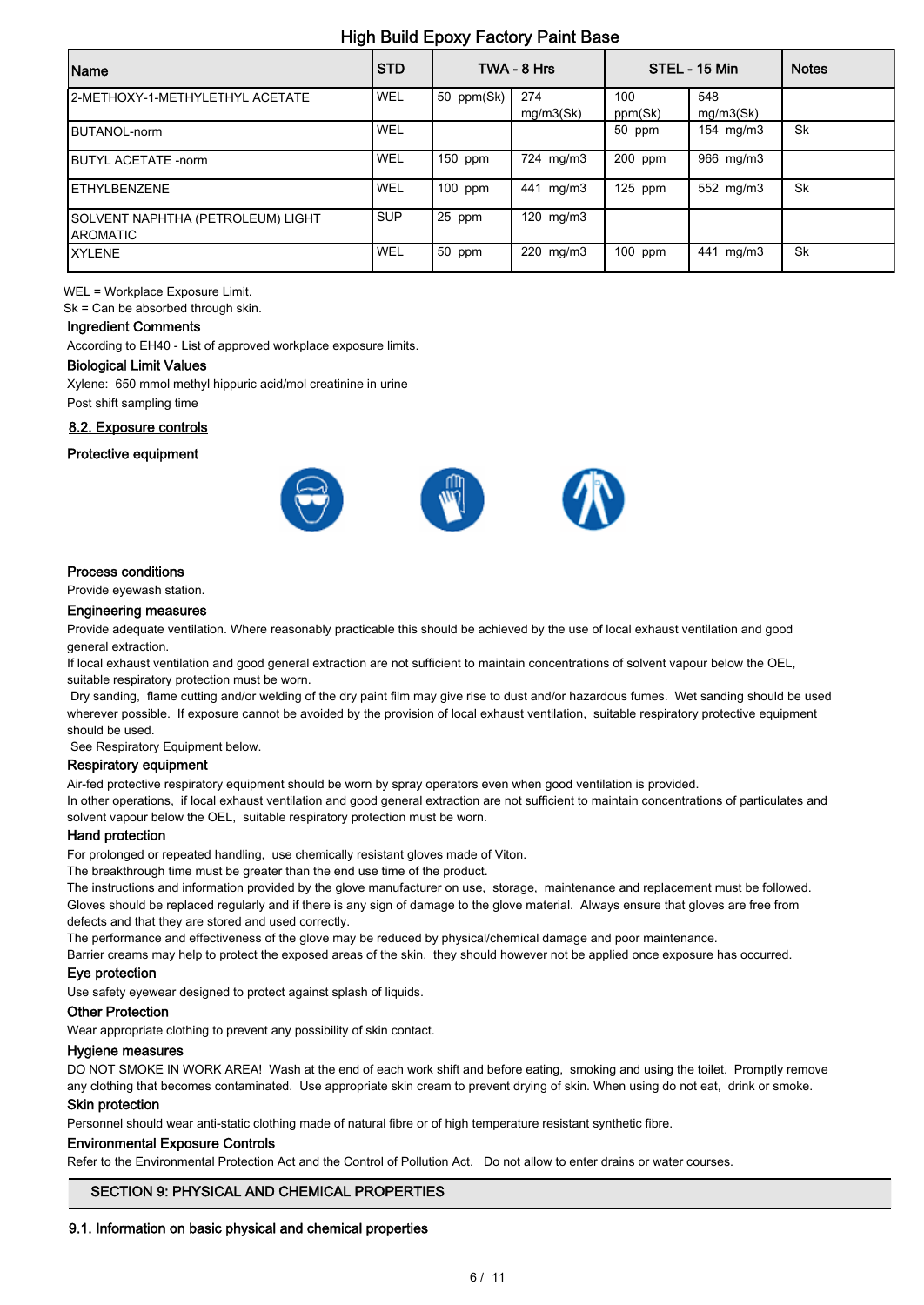| Appearance                                 | Viscous liquid.                         |
|--------------------------------------------|-----------------------------------------|
| Colour                                     | Various                                 |
| Odour                                      | Aromatic hydrocarbon, ester             |
| Solubility                                 | Immiscible with water                   |
| Initial boiling point and boiling<br>range | 116 - 145°C @ 760 mm Hg                 |
| Melting point (°C)                         | $-89^{\circ}$ C                         |
| <b>Relative density</b>                    | 1.3-1.5 @ 20 $^{\circ}$ C               |
| Vapour density (air=1)                     | Heavier than air.                       |
| Vapour pressure                            | $0.49 - 0.67$ kPa @ 20°C                |
| pH-Value, Conc. Solution                   |                                         |
| Not determined.                            |                                         |
| <b>Viscosity</b>                           | 3 - 3.6 poise Rotothinner @ 20°C        |
| Flash point (°C)                           | 21 - 32°C Sh CC (Setaflash closed cup). |
| Auto Ignition Temperature (°C)             | $315^{\circ}$ C                         |
| Flammability Limit - Lower(%)              | 0.8                                     |
| Flammability Limit - Upper(%)              | 12                                      |
| 9.2. Other information                     |                                         |
| <b>Volatile Organic Compound</b><br>(VOC)  | 390 - 410 g/litre                       |
| Volatile Organic Compound<br>(VOC)         | 30 - 32 gram/100 gram                   |

SECTION 10: STABILITY AND REACTIVITY

## 10.1. Reactivity

Stable under recommended storage and handling conditions (see section 7). When exposed to high temperatures may produce hazardous decomposition products.

### 10.2. Chemical stability

Stable under recommended storage and handling conditions (see section 7). In a fire, hazardous decomposition products may be produced.

#### 10.3. Possibility of hazardous reactions

Keep away from oxidising agents, strongly alkaline and strongly acid materials in order to avoid exothermic reactions

## 10.4. Conditions to avoid

Avoid heat, flames and other sources of ignition. When exposed to high temperatures may produce hazardous decomposition products.

#### 10.5. Incompatible materials

#### Materials To Avoid

Keep away from amines, oxidising agents, strongly alkaline and strongly acidic materials in order to avoid exothermic reactions

#### 10.6. Hazardous decomposition products

such as carbon monoxide and dioxide, smoke, oxides of nitrogen etc.

### SECTION 11: TOXICOLOGICAL INFORMATION

#### 11.1. Information on toxicological effects

### General information

There are no data available on the mixture itself.

 The mixture has been assessed following the conventional method of the Dangerous Preparations Directive 1999/45/EC and classified for toxicological hazards accordingly. See sections 2 and 3 for details.

 Based on the properties of the epoxy constituent(s) and considering toxicological data on similar mixtures, this mixture may be a skin sensitiser and an irritant.

It contains epoxy constituents which are irritating to eyes, mucous membrane and skin. Repeated skin contact may lead to irritation and to sensitisation, possibly with cross-sensitisation to other epoxies.

Skin contact with the mixture and exposure to spray mist and vapour should be avoided.

#### Inhalation

Exposure to component solvents vapours concentration in excess of the stated occupational exposure limit may result in adverse health effects such as mucous membrane and respiratory system irritation and adverse effects on kidney, liver and central nervous system.

#### Ingestion

Ingestion may cause nausea, diarrhoea and vomiting.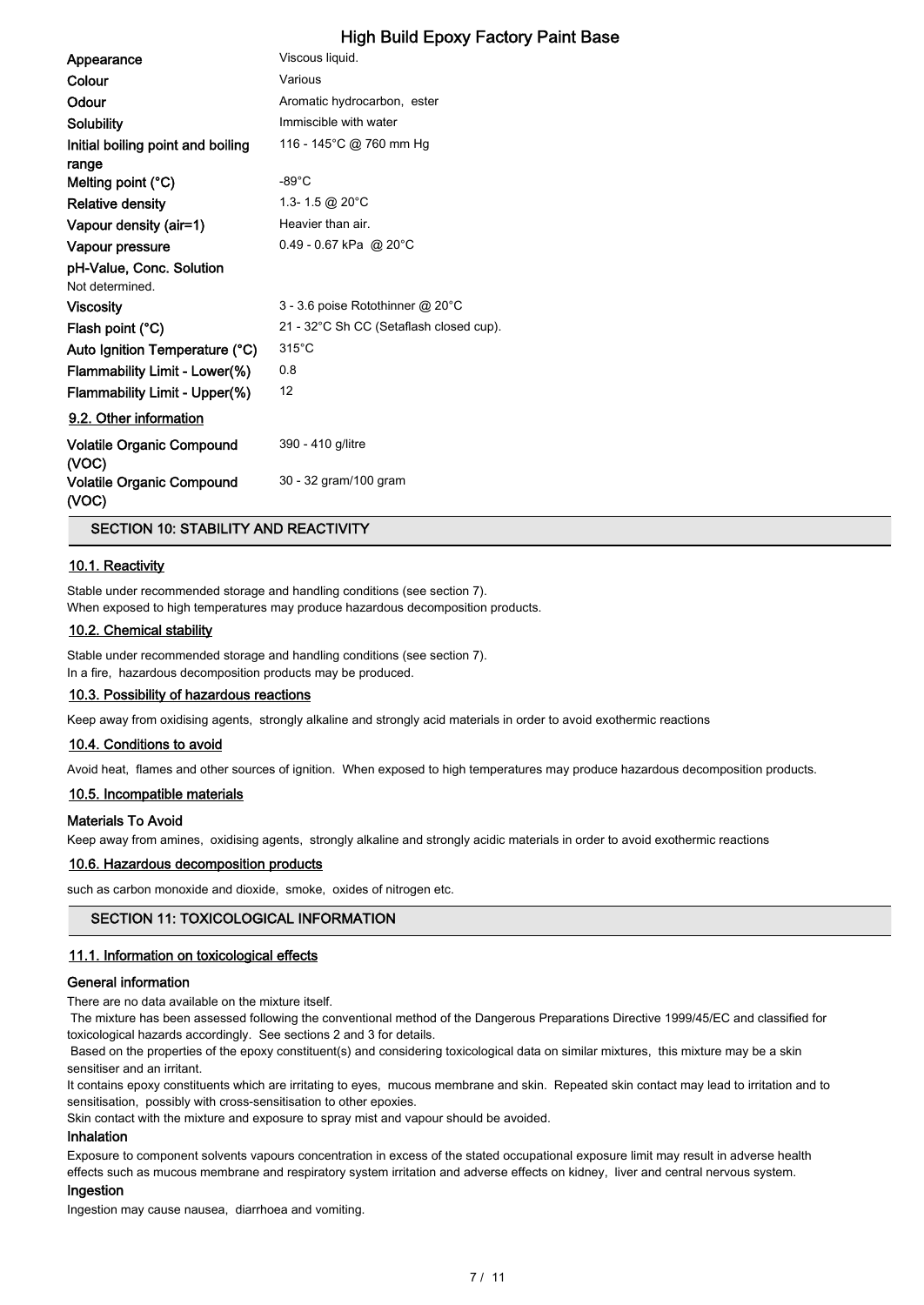# Skin contact

Contains epoxy resin. May produce an allergic reaction. Repeated or prolonged contact with the mixture may cause removal of natural fat from the skin resulting in non-allergic contact dermatitis and absorption through the skin.

## Eye contact

Irritating and may cause redness and pain. The liquid splashed in the eyes may cause irritation and reversible damage.

#### Route of entry

This takes into account, where known, delayed and immediate effects and also chronic effects of components from short-term and long-term exposure by oral, inhalation and dermal routes of exposure and eye contact.

#### Medical Symptoms

Symptoms and signs include headache, dizziness, fatigue, muscular weakness, drowsiness and in extreme cases, loss of consciousness.

Solvents may cause some of the above effects by absorption through the skin.

| <b>Name</b>          | <b>XYLENE</b>             |
|----------------------|---------------------------|
| Toxic Dose 1 - LD 50 | >4300 mg/kg (oral rat)    |
| Toxic Dose 2 - LD 50 | >4400 mg/kg (ipr-rat)     |
| Toxic Conc. - LC 50  | $>27.6$ mg/l/4h (inh-rat) |

# SECTION 12: ECOLOGICAL INFORMATION

### **Ecotoxicity**

There are no data available on the mixture itself. The product should not be allowed to enter drains or water courses. The mixture has been assessed following the conventional method of the Dangerous Preparations Directive 1999/45/EC and is classified for eco-toxicological properties accordingly. See Sections 2 and 3 for details.

### 12.1. Toxicity

### Acute Fish Toxicity

There is no toxicity data for this product.

#### 12.2. Persistence and degradability

### **Degradability**

There are no data on the degradability of this product.

#### 12.3. Bioaccumulative potential

### Bioaccumulative potential

No data available on bioaccumulation.

### 12.4. Mobility in soil

#### Mobility:

The product is insoluble in water.

### 12.5. Results of PBT and vPvB assessment

This product does not contain any PBT or vPvB substances.

#### 12.6. Other adverse effects

Not determined.

### SECTION 13: DISPOSAL CONSIDERATIONS

#### General information

Do not allow to enter drains or water courses or dispose of where ground or surface waters may be affected.

### 13.1. Waste treatment methods

#### Waste Class

The European Waste Catalogue classification of this product, when disposed of as waste is:

Waste Code: Name of Waste (according to Directive 2000/532/EC):

08 01 11 Waste paint and varnish containing organic solvents or other dangerous substances

If this product is mixed with other wastes, the original waste product code may no longer apply and the appropriate code should be assigned.

For further information contact your local waste authority.

Using information provided in this safety data sheet, advice should be obtained from the local waste authority on the classification of empty containers.

Empty containers must be scrapped or reconditioned.

Dispose of empty containers contaminated by the product in accordance with local or national legal provisions.

# SECTION 14: TRANSPORT INFORMATION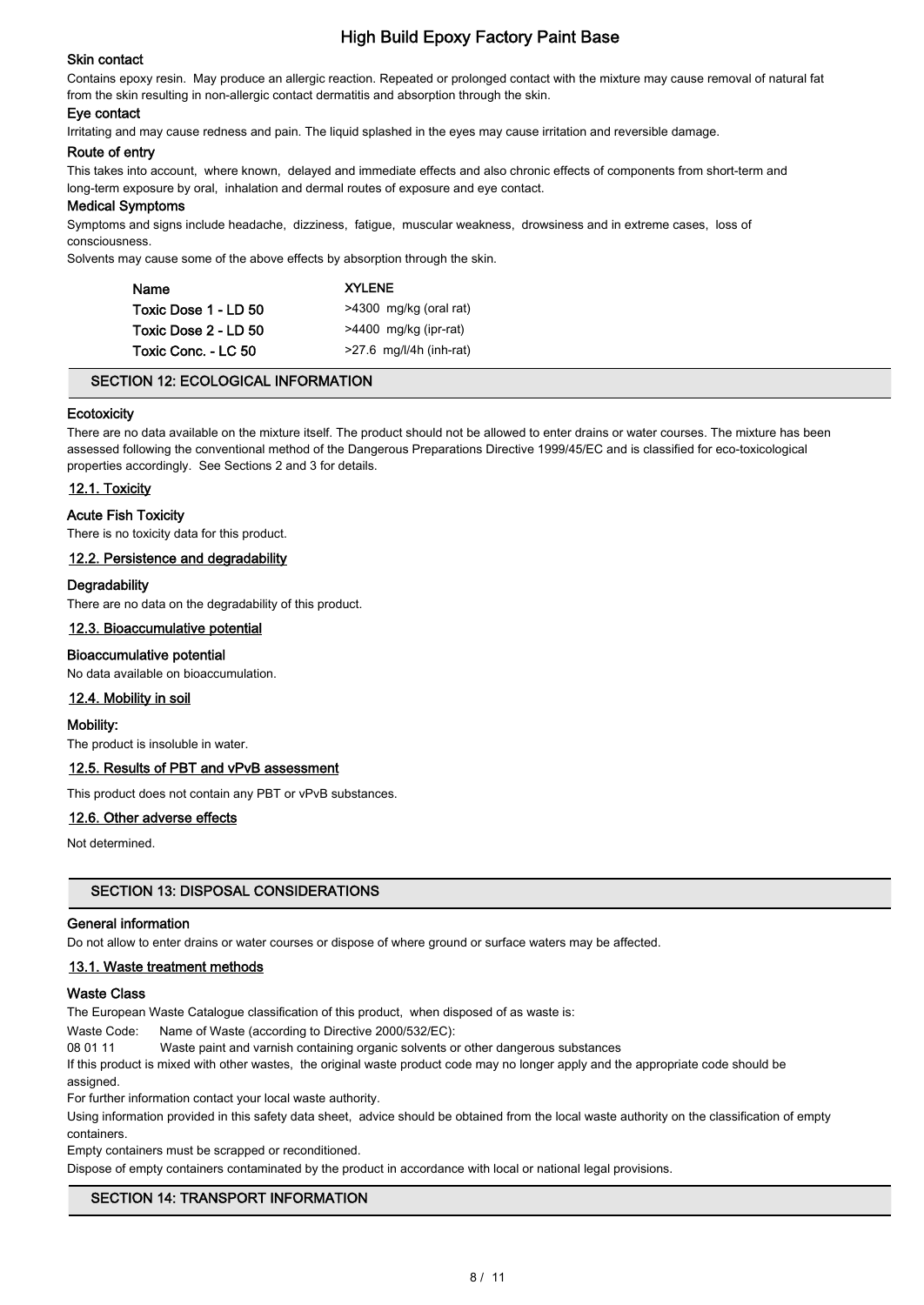|                                  | <b>High Build Epoxy Factory Paint Base</b>                                                                                                                                             |
|----------------------------------|----------------------------------------------------------------------------------------------------------------------------------------------------------------------------------------|
| <b>Road Transport Notes</b>      | VISCOUS FLAMMABLE LIQUID DEROGATION                                                                                                                                                    |
|                                  | In pack sizes less than 450 litres, under the terms of 2.2.3.1.5, this product is not subject to the<br>provisions of ADR. These provisions do not apply to air transport.             |
| <b>Sea Transport Notes</b>       | VISCOUS FLAMMABLE LIQUID DEROGATION:                                                                                                                                                   |
|                                  | In pack sizes up to and including 30 litres, under the terms of 2.3.2.5, this product is not subject to the                                                                            |
|                                  | packaging, labelling and marking requirements of the IMDG Code, but both full documentation and<br>placarding of cargo transport units is still required.                              |
| <b>Air Transport Notes</b>       | VISCOUS FLAMMABLE LIQUID DEROGATION:                                                                                                                                                   |
|                                  | The "viscosity exemption" provision does not apply to air transport. The information provided in this                                                                                  |
|                                  | section may not be valid for transport by Air. Please call the number in section 1 of this safety data sheet<br>to obtain more information about the transport of this product by air. |
|                                  |                                                                                                                                                                                        |
| 14.1. UN number                  |                                                                                                                                                                                        |
| <b>UN 1263</b>                   |                                                                                                                                                                                        |
| 14.2. UN proper shipping name    |                                                                                                                                                                                        |
| <b>PAINT</b>                     |                                                                                                                                                                                        |
| 14.3. Transport hazard class(es) |                                                                                                                                                                                        |
| 3                                |                                                                                                                                                                                        |
| ADR Label No.                    | 3                                                                                                                                                                                      |
| <b>Transport Labels</b>          |                                                                                                                                                                                        |
|                                  |                                                                                                                                                                                        |



# 14.4. Packing group

PG III

## 14.5. Environmental hazards

### Environmentally Hazardous Substance/Marine Pollutant

No.

## 14.6. Special precautions for user

Transport within the user's premises: always transport in closed containers that are upright and secure. Ensure that persons transporting the product know what to do in the event of accident or spillage.

EMS F - E, S - E

Tunnel Restriction Code (D/E)

## 14.7. Transport in bulk according to Annex II of MARPOL73/78 and the IBC Code

Not relevant

## SECTION 15: REGULATORY INFORMATION

### 15.1. Safety, health and environmental regulations/legislation specific for the substance or mixture

### Uk Regulatory References

The provisions of the Health and Safety at Work etc. Act and the Control of Substances Hazardous to Health Regulations apply to the use of this product at work.

The provisions of Directive 2004/42/EC on VOC apply to this product. Refer to the product label and/or technical data sheet for further information. See also Section 15.3 below.

# Environmental Listing

The Environmental Protection (Duty of Care) Regulations 1992 (SI 1992:2839), TSO.

Hazardous Waste Regulations 2005 (SI 2005:894) and amendments

# Statutory Instruments

The Control of Substances Hazardous to Health Regulations 2002(SI 2002:1689) and amendments.

The Dangerous Substances & Explosive Atmospheres Regulations 2002(SI 2002:2776).

The Manual Handling Operations Regulations 1992, (SI 1992:2793)and amendment, The Stationery Office.

The Chemicals (Hazard Information and Packaging for Supply) Regulations 2009 (S.I 2009 No. 716).

## Approved Code Of Practice

Control of Substances Hazardous to Health (Fifth Edition) (HSE Books L5)

Dangerous Substances and Explosive Atmospheres Regulations 2002, (HSE Books L138)

Storage of Dangerous Substances (2003) (HSE Books L135)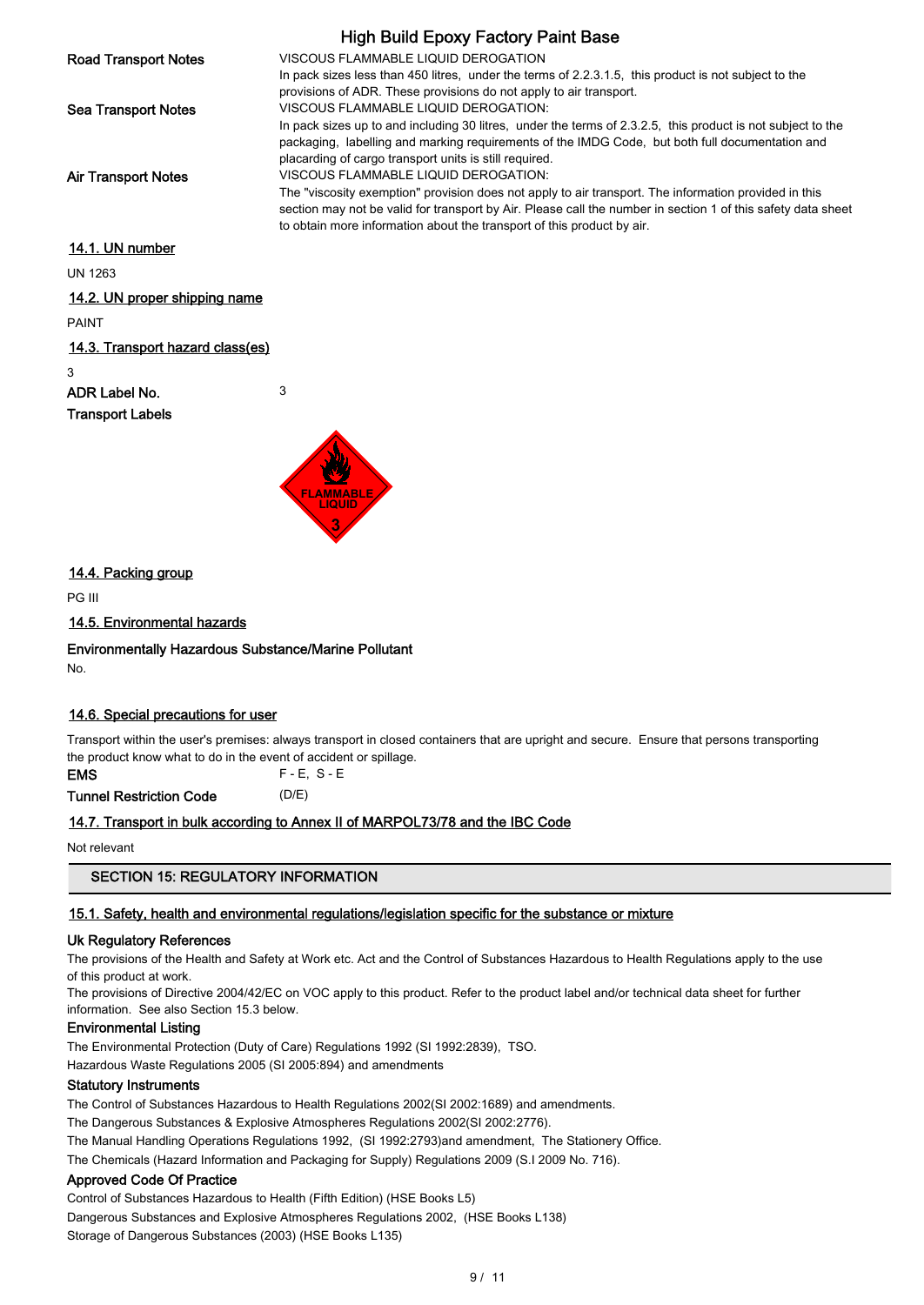# Guidance Notes

The Approved Classification and Labelling Guide, 6th edition.

COSHH Essentials: easy steps to control chemicals, HSG 193. HSE books. Control Guidance Sheets, which may be relevant to the particular conditions of use, can also be found in this publication.

Chemical Warehousing: Storage of Flammable Liquids in Containers(HSG51), HSE Books.

Storage: Packaged Dangerous Substances HSG71, HSE.

A Guide to Working with Solvents (INDG 272), HSE.

Spraying of Highly Flammable Liquids EH9.

Best Practice Guideline 5 "Safe Use of Gloves (June 2010) published by the European Solvents Industry Group (ESIG) available at www.esig.org/en/library/publications/best-practice-guides

## EU Legislation

Regulation (EC) No 1907/2006 of the European Parliament and of the Council of 18 December 2006 concerning the Registration, Evaluation, Authorisation and Restriction of Chemicals (REACH), establishing a European Chemicals Agency, amending Directive 1999/45/EC and repealing Council Regulation (EEC) No 793/93 and Commission Regulation (EC) No 1488/94 as well as Council Directive 76/769/EEC and Commission Directives 91/155/EEC, 93/67/EEC, 93/105/EC and 2000/21/EC, including amendments. Regulation (EC) No 1272/2008 of the European Parliament and of the Council of 16 December 2008 on classification, labelling and packaging of substances and mixtures, amending and repealing Directives 67/548/EEC and 1999/45/EC, and amending Regulation (EC) No 1907/2006 with amendments.

#### National Regulations

Workplace Exposure Limits 2005 (EH40)

### 15.2. Chemical Safety Assessment

No chemical safety assessment has been carried out.

#### 15.3 Paints Directive 2004/42/EC

VOC Content: EU limit for this product (Cat A/j) is: 500 g/litre

This product contains maximum 465 g/litre

# SECTION 16: OTHER INFORMATION

#### General information

The product should not be used for purposes other than those shown in Section 1.

## Revision Comments

| This is the first issue.    |                                                                                                  |
|-----------------------------|--------------------------------------------------------------------------------------------------|
| <b>Issued By</b>            | <b>Product Steward</b>                                                                           |
| <b>Revision Date</b>        | 20 June 2013                                                                                     |
| <b>Revision</b>             | 1.00                                                                                             |
| <b>Risk Phrases In Full</b> |                                                                                                  |
| R <sub>10</sub>             | Flammable.                                                                                       |
| R20/21                      | Harmful by inhalation and in contact with skin.                                                  |
| R <sub>20</sub>             | Harmful by inhalation.                                                                           |
| R <sub>22</sub>             | Harmful if swallowed.                                                                            |
| R65                         | Harmful: may cause lung damage if swallowed.                                                     |
| R <sub>11</sub>             | Highly flammable                                                                                 |
| R36/38                      | Irritating to eyes and skin.                                                                     |
| R37/38                      | Irritating to respiratory system and skin.                                                       |
| R37                         | Irritating to respiratory system.                                                                |
| <b>R38</b>                  | Irritating to skin.                                                                              |
| R43                         | May cause sensitisation by skin contact.                                                         |
| R66                         | Repeated exposure may cause skin dryness or cracking.                                            |
| R41                         | Risk of serious damage to eyes.                                                                  |
| R51/53                      | Toxic to aquatic organisms, may cause long-term adverse effects in the aquatic environment.      |
| R67                         | Vapours may cause drowsiness and dizziness.                                                      |
| R50/53                      | Very toxic to aquatic organisms, may cause long-term adverse effects in the aquatic environment. |